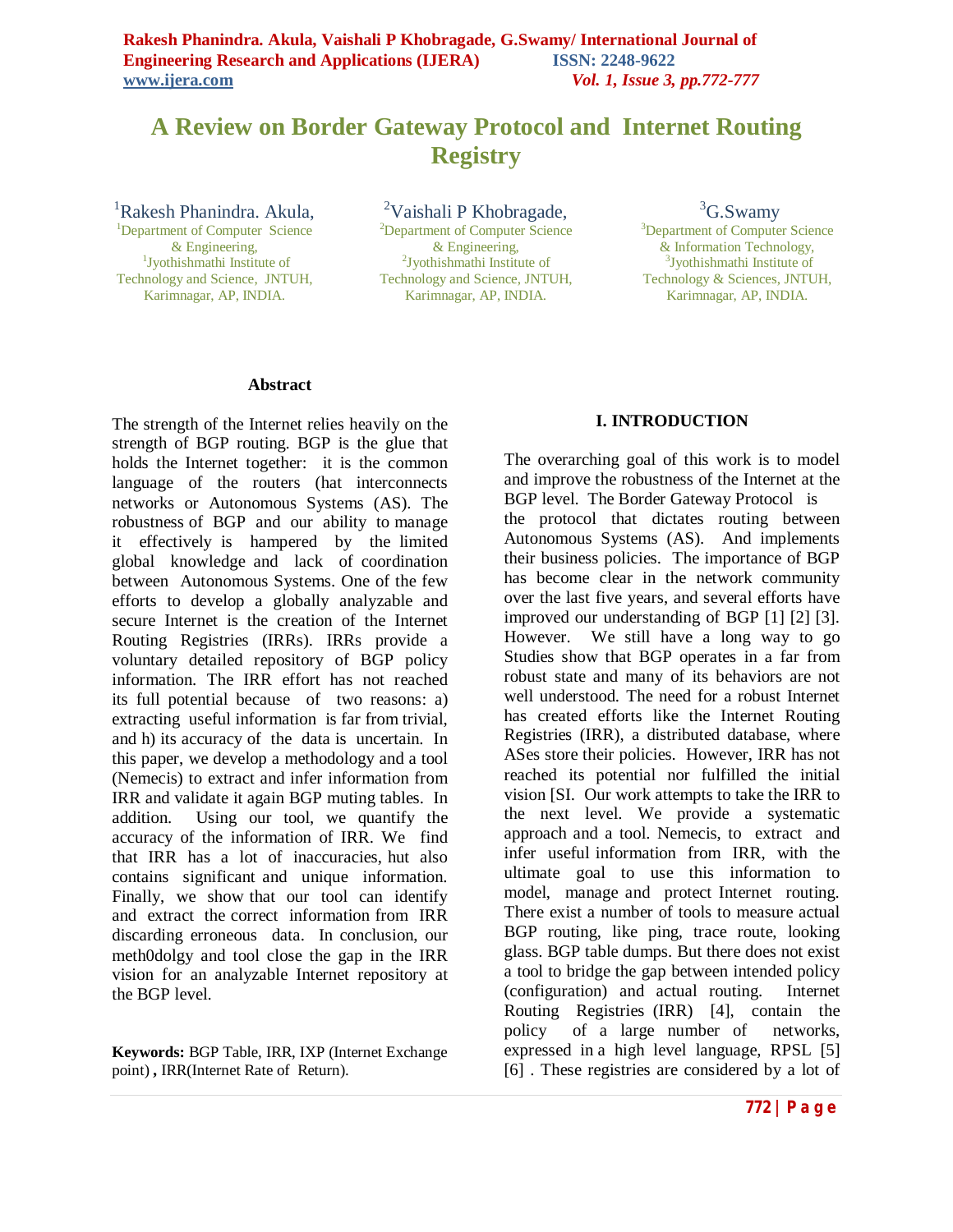people to be useless and outdated, based primarily on empirical evidence. To the best of knowledge, there does not exist a tool that can analyze these policies, and check their validity or freshness. The registries are maintained manually and in a voluntary basis to a large extent, and the policies remain as simple text. Thus, analyzing IRR is not a trivial task. The difficulties lie in: a) RPSL is very flexible, so policies can be very complex. b) There can be many different ways to express the same policy. c) The registries can contain inaccurate and incomplete data. At the same time the information of IRR is important in order to understand and interpret Internet Routing, since Routing tables are not sufficient to understand the intended policies.

In this paper, we develop a methodology and a tool for addressing the issues we just described. We call our tool Nemecis, which stands for Network Management and Configuration System. Our goal is to provide a framework for the analysis of RPSL policies, which can be used during the configuration phase, or the operation phase. During the configuration phase we can check the registered policy for correctness. During the operation phase, we can check whether the intended policy matches the actual routing. This way, we can reduce the time it takes to discover and fix routing problems. Most importantly, we can start to monitor how Internet routing works. In fact, our tool is among the first public tools to analyze the IRR policies. RIPE, has as a long term goal to validate the policies that Autonomous Systems register, and thus increase the robustness of BGP. Our work here is the first step in reaching this ambitious goal.

**BGP routing tables:** We consider the AS edges derived from multiple BGP routing table dumps [5], and compare them to the Route view data (OBD). The question we try to answer is what the information that the new BGP tables bring is. We use the term BD to refer to the union data from all available BGP table Dumps. Table I lists the acronyms for our data sets.

**IRR data:** We systematically analyze the IRR data and identify topological information that seems trustworthy by Nemecis [7]. We follow a conservative approach, given that IRR may contain some outdated and/or erroneous information. We do not accept new edges from IRR, even after our first processing, unless they are confirmed by trace routes (using our RETRO tool). Over all, we find that IRR is a good source of hints for missing links. For example, we discover that more than 80% of the new edges found in the new tables (i.e., the AS edges in BD but not in OBD) already exist in IRR [14]. Even compared to BD, IRR has significantly more edges, which are validated by RETRO as we explain below.

# **II. A NEW EDGES FROM A BGP TABLE DUMP**

We collect multiple BGP routing table dumps from various locations in the world, and compare them with OBD. On May 12, 2005, we collected 34 BGP routing table dumps from the Oregon route collectors [17], the RIPE/RIS route collectors [7] and public route servers. Several other route collectors were not Operational at the time that the data was collected and there- fore, we do not include the min this study. For each BGP routing table dump, we extract its "AS PATH" field and generate an AS topology graph. We then merge these 34 graphs into a single graph and delete duplicate AS edges if any. The resulting graph, which is named as BD (BGP Dumps), has 19 950 ASes and 51 345 edges. The statistics of BD are similar to what was reported in [5]. Interestingly, BD has only 0.5% additional ASes, but 20.4% more AS edges as compared with OBD.

 For comparison purposes, we pick the most widely used AS Graph OBD as our baseline graph. For each of the other BGP outing tables, we examine the number of additional AS edges hat do not appear in OBD, as classified by their business relationship. As shown in Table 1, from each of the BGP routing able that provides a significant number of new edges to OBD, Most of the newfound edges are of the peer-to-peer type.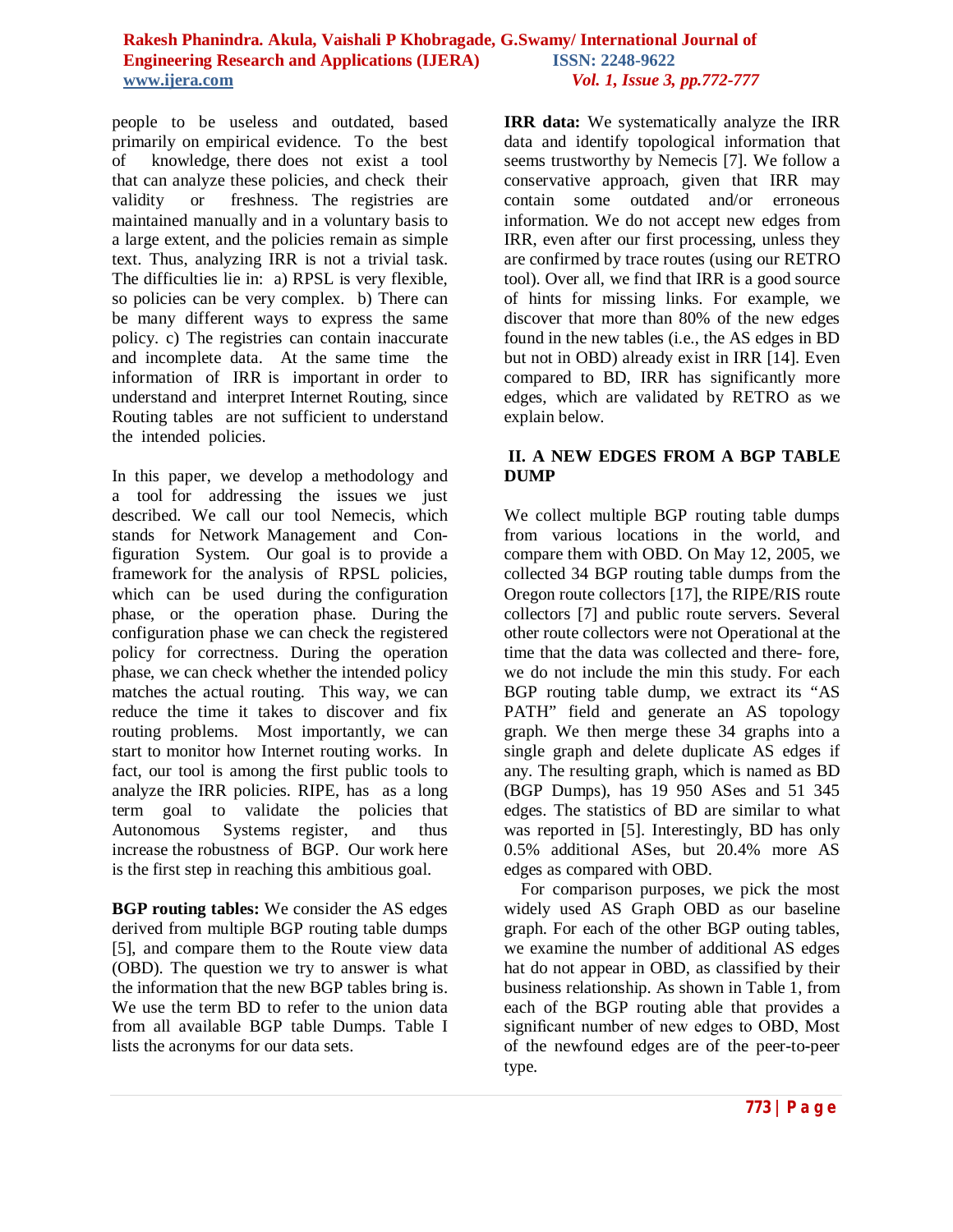**BGP table biases: underestimating the peerto-peer edges.** A closer look at the data reveals an interesting dichotomy: (1) most edges in a BGP table are provider-customer; and (2) given a set of BGP tables, most new edges in an additional BGP table are peer-to-peer type. We can see this by plotting the types of new edges as we add the new tables. In Fig. 1, we plot the cumulative number of new found peer-to-peer edges and provider-customer edges versus the total number of edges. To generate this plot, we start with OBD with 42 643 AS edges and merge new AS edges derived from the BGP table dumps other than OBD, one table dump at a time, sorted by the number of new edges they provide.



**Fig1: Most new edges in BD but not in OBD are peer-to-peer edges.**

At the end, when all the BGP table dumps in our data set are included, we obtain the graph BD; this has 51 345 AS edges in total. Among these edges, there are 7183 peer-to-peer edges and 1499 provider-customer edges that do not exist in the baseline graph OBD. Clearly, Fig. 1 demonstrates that we discover more peer-to-peer AS edges than provider-customer edges when we increase the number of vantage points. Furthermore, the ratio of the number of new found peer-to-peer edges to the number of new found provider-customer edges is almost constant given that the two curves (corresponding to the new found p-p edges and the p-c edges). The percentage of peer-to-peer edges increases with the number of BGP tables. A complementary observation is that for a BGPtable-based graph, the more complete it is (in number of edges), the higher the percentage of peer-to-peer links. For example, the AS graph derived from rrc12.ripe.net has 33 841 AS edges, 2024 (5.98%) of which are peer-to-peer edges. On the other hand, the more complete AS graph OBD has 42 643 edges, and 5551 (13.0%) of these edges are peer-to-peer edges. The union graph BD has an even higher percentage (24.8%) of peer-to-peer links. The above observations strongly suggest that in order to obtain a more complete Internet topology, one should pay more attention to discovering peerto-peer links.

| Route collector or $\neq$ of<br>Router server nameNodesEdges | # | $#$ of edges with<br>type inferred |       |                                          | edges<br>not in | edges not in<br>OBD w/ type |      |          |
|--------------------------------------------------------------|---|------------------------------------|-------|------------------------------------------|-----------------|-----------------------------|------|----------|
|                                                              |   | total                              | $p-p$ | $p-c$                                    | OBD total p-p   |                             |      | $p-c$    |
| route-views(OBD                                              |   |                                    |       | 198434264342570 5551 36766               | $\Omega$        |                             |      | $\Omega$ |
| route-views2                                                 |   |                                    |       | 198374127441230 4464 36514 1029 1028 835 |                 |                             |      | 191      |
| route-views.eqix                                             |   |                                    |       | 196503488934876 1027 33640 674 674 530   |                 |                             |      | 143      |
| route-views.linx                                             |   |                                    |       | 19655B725937246 3246 33765 2511          |                 | 251                         | 2188 | 319      |
| route-views.isc                                              |   |                                    |       | 197533615236139 1915 34004               | 784             | 783                         | 663  | 118      |
| rrc00.ripe                                                   |   |                                    |       | 197708647936465 1641 34605 655           |                 | 654                         | 543  | 111      |
| $rrc01$ .ripe                                                |   |                                    |       | 196403419334180 1121 32855               | 617             | 617                         | 512  | 105      |
| rrc03.rine                                                   |   |                                    |       | 19737B914739129 3850 35042 3233 32282609 |                 |                             |      | 616      |
| $rrc05$ .ripe                                                |   |                                    |       | 97653267632659 1122 31324 1095 1091      |                 |                             | 658  | 432      |
| $rrc07$ .ripe                                                |   |                                    |       | 19618B2811B1797 1219 30394 804 1         |                 | 803                         | 724  | 79       |
| $rrc12$ .ripe                                                |   |                                    |       | 19628B3841B3827 2024 31606 1611          |                 | 61                          | 41   | 193      |
| Total(BD)                                                    |   |                                    |       |                                          |                 |                             |      | 499      |

**Table 1:A Collection Of BGP Dump Table**

### **II. DISCOVERING IRR**

We carefully process the IRR information to identify potential new edges. Recall that we do not add any edges until we verify them with RETRO later in this section. We extract AS links from IRR on May 12, 2005 and classify their business relationships using Nemecis [7] as per the exporting policies of registered ISPs. The purpose of using Nemecis to filter the IRR is that, Nemecis can successfully eliminate most badly defined or inconsistent edges and, it can infer with fair accuracy the business relationships of the edges. There are 96,654 AS links in total and they are classified into three basic types in terms of their relation- ships: peerto-peer, customer-provider and sibling-tosibling. Sometimes two ASes register conflicting policies with each other. For example, AS A may register AS B as a custom while AS B registers AS A as a peer. There are 7,114 or 7.4%of such AS links and we exclude them in our data analysis.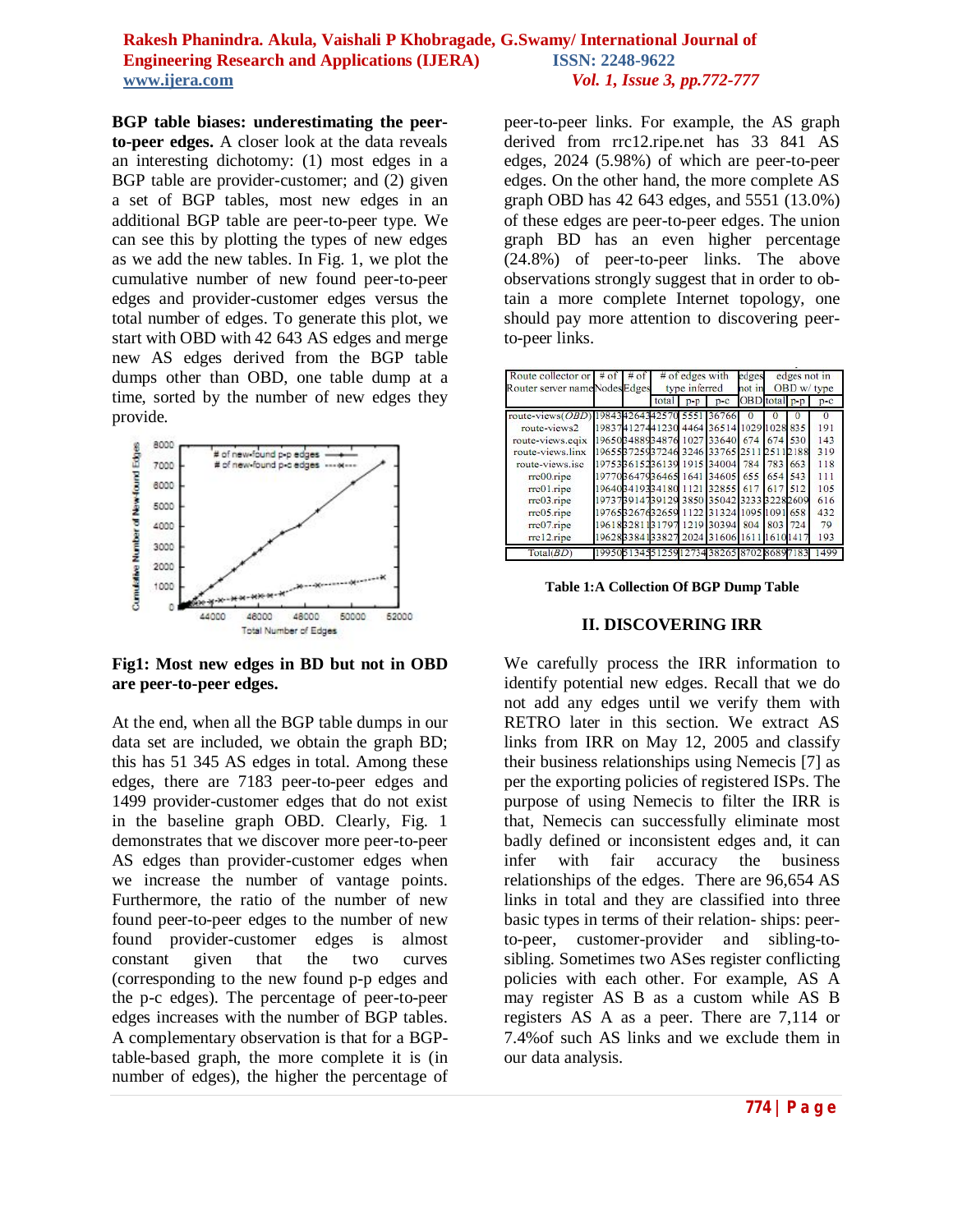We call the remaining edges non-conflicting IRR edges or IRRnc. Considering the different types of policies, this set can be decomposed into three self-explanatory sets: pcIRRnc, peer IRRnc and sibling IRRnc. From these edges, we define the set IRR dual to include the edges for which both adjacent ASes register matching relationships. (Contrarily, IRRnc includes edges for which only one AS registers a peering relation- ship while the other AS does not register at all.) Similarly, the IRR dual set can be decomposed by type of edge into three sets: pc IRR dual, peer IRR dual and sibling IRR dual.

#### **III. IXPs AND DISAPPEARED LINKS**

Note that, when two ASes are participants at the same IXP, it does not necessarily mean that there is an AS edge between them. If two participating ASes agree to exchange traffic through an IXP, this constitutes an AS edge, which we call an IXP edge. Many IXP edges are of peer-to-peer type, although customer-provider edges are also established. Identifying IXP edges requires two steps: (a) we need to find the IXP participants, and (b) we need to identify which edges exist between the participants [13].We defer a discussion of our method and tool on how to find the IXP participants to Section 5. However, even when we know the IXP participants, identifying the edges is still a challenge: not all participants connect with each other. In addition, the peering agreements among the IXP participants are not.We start with a superset of the real IXP edges that contains all possible IXP edges: we initially assume that the participants of each IXP form a clique. We denote by IXP all the set of all edges that make up all of these cliques. Publicly known. IXP all contains 141,865 distinct AS edges.

| Name           | $#$ of Edges | <b>IXPall</b> | Perc. |
|----------------|--------------|---------------|-------|
| peerBD-OBD     | 7183         | 6197          | 86%   |
| peerIRRnc-BD   | 39894        | 23979         | 60%   |
| peerIRRdual-BD | 13905        | 1477          | 83%   |
| BD-OBD         | 8702         | 6910          | 79%   |

#### **Table 2: Many missing peer-to-peer links are at IXPs**

Potential missing edges and IXP edges. We revisit the previous sets of edges we have identified and check to see if they could be IXP edges. First, we look at the peer-to-peer AS edges that appear in BD but not in OBD. These are the peer-to-peer AS edges missing from OBD but are discovered with BD [12]. We call this set of AS edges peer BD-OBD. Here we use the minus sign to denote the difference between two sets: A-B is the set of entities in set A but not in set B. Second, we look at the AS edges that appear in peer IRRnc but not in the graph BD. We call this set of links peer IRR inc BD. These AS links are the ones that are potentially missing from BD. We define the peer IRR dual links not in BD as peer IRR dual-BD.Having made this classification, we compare each class with the super set, IXP all, of edges that we constructed earlier. With our first comparison, we find that approximately 86% of the edges in peer BDOBD are in IXP all and hence, are potentially IXP edges. Next, we observe that 60% of the edges in peer IRR inc BD and 83% of the edges in peer IRR dual BD are in IXP all. Thus, if they exist, they could be IXP edges.

## **IV. OUTLINES OF THE PEER TO PEER EDGES**

We study the properties exhibited by nodes that peer. Therefore, we examine the degrees, d1 and d2, of the two peering nodes that make up each peer-to-peer edge. Let us clarify that the degrees d1 and d2 include both peer-to-peer and provider-customer edges. One would expect that d1 and d2 would be "comparable". Intuitively, one would expect that the degree of an AS is loosely related to the importance and its place in the AS hierarchy; we expect ASes to peer with ASes at the same level.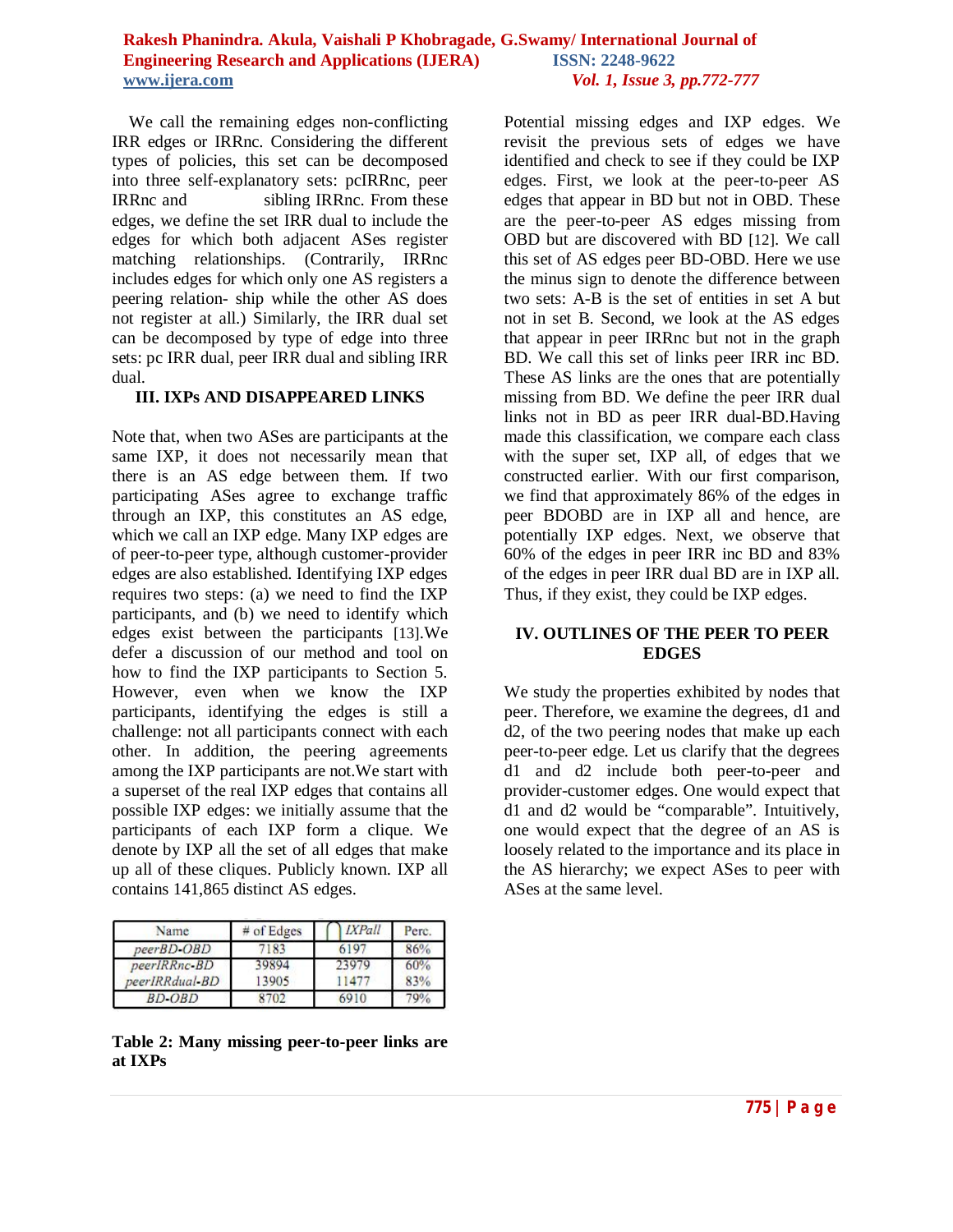

#### **Figure 2: The degree distributions of ALL (left) and IR-Rdual (right) in the top row, their provider-customer degree distributions in the middle row, and their peer-to-peer degree distributions in the bottom row.**

#### **V. VALIDAING LINKS WITH RETRO**

With the work so far, we have identified sets of edges and obtained hints on where to look for new edges: (1) most missing links are expected to be the peer-to-peer type, (2) IRR seems to be a good source of information, (3) many missing edges are expected to be IXP edges. However, as we have noted before, the peer-to-peer edges learned through the IRRs and IXP all are not guaranteed to exist. Therefore, in this section we focus on validating their existence to the extent possible. Note here that with the validation, we eliminate stale information that may still be present in the IRR and IXP data sources. The degree distributions of ALL (left) and IRR dual (right) in the top row, their provider-customer degree distributions in the middle row, and their peer-to-peer degree distributions in the bottom row. Edges connect ASes whose degrees differ by a factor of 2. We plot the CDF of the distribution of the ratio min  $(d1, d2)$ /max  $(d1, d2)$  of the peer-to-peer edges. Another observation is that 45% of the peer-topeer edges connect nodes whose degrees differ

by a factor of 5. This is a surprisingly large difference. One might argue that this is an artifact of having peer-to-peer edges between low degree nodes, say  $d1 = 2$  and  $d2 = 11$ , whose absolute degree difference is arguably small. This is why we examine the absolute difference of the degrees next. (2) 35% of the peer-to-peer edges have nodes with an absolute difference greater than 215. We plot the CDF of the distribution of the absolute value |d1 −d2|, where d1 and d2 remain as defined earlier. Another interesting observation is that approximately half of the peer-to-peer edges have a degree difference larger than 144. Differences of 144 and 215 are fairly large if we consider that roughly 70% of the nodes have a degree less than 4. We intend to investigate why quite a few high degree ASes establish peer relationship with low degree ASes in the future.

## **VI. IMPACT ON THE INTERNET TOPOLOGY**

There has been a long debate on whether the degree distribution of the Internet at the AS level follows a power law  $[9]$   $[10]$   $[11]$   $[3]$ . This debate is partly due to the absence of a definitive statistical test. The distribution is highly skewed, and the correlation coefficient of a least square errors fitting is 98.9%. However, one could still use different statistical metrics and argue against the accuracy of the approximation [11]. Furthermore, the answer could vary depending on which source we think is more complete and accurate, and the purpose or the required level of statistical confidence of a study. For example, if we go with IRR dual, which is a subset of the AS edges recorded in IRR filtered by Nemecis, the correlation coefficient is only 93.5%, see Fig. top right. To settle the debate, we propose a reconciliatory divide-and-conquer approach. We propose to model separately the degree distribution according to the type of the edges: provider-customer and peer-to-peer. We argue that this would be a more constructive approach for modeling purposes.

 This decomposition seems to echo the distinct properties of the two edge types, as discussed in